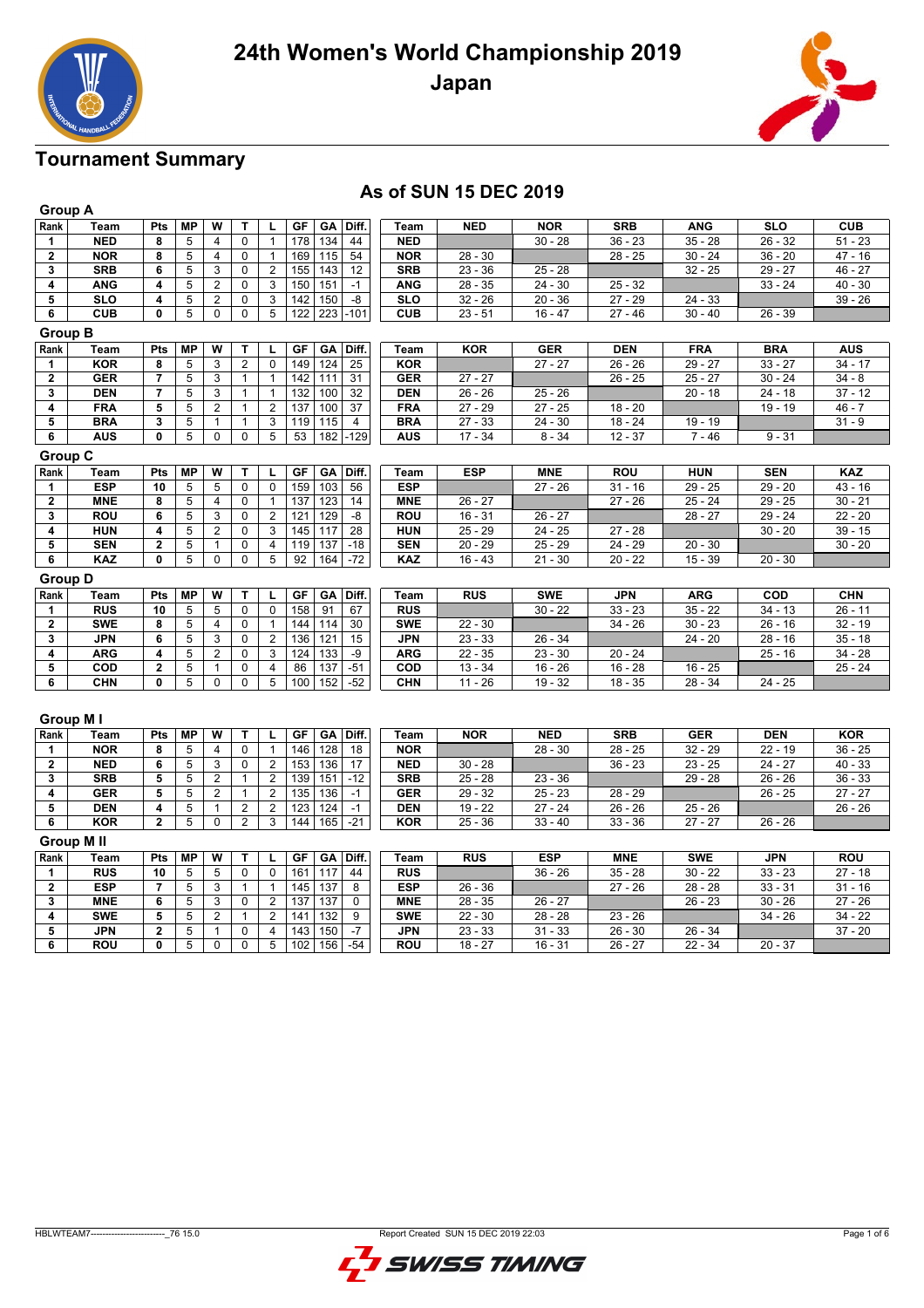



|            | <b>Classification</b> |                                                      |                             |              |                       |           |  |  |  |  |  |
|------------|-----------------------|------------------------------------------------------|-----------------------------|--------------|-----------------------|-----------|--|--|--|--|--|
| Date       | <b>Start Time</b>     | Teams                                                | <b>Phase</b>                | Match<br>No. | Location              | Result    |  |  |  |  |  |
| SUN 8 DEC  | 10:00                 | <b>CUB</b><br><b>AUS</b><br>$\overline{\phantom{a}}$ | Presidents Cup Place 21-24  | 69           | Prefectural Gymnasium | $45 - 25$ |  |  |  |  |  |
|            | 12:30                 | <b>HUN</b><br>ARG<br>$\sim$                          | Presidents Cup Place 13-16  | 61           | Park Dome             | $34 - 26$ |  |  |  |  |  |
|            | 12:30                 | <b>FRA</b><br>ANG<br>$\overline{\phantom{a}}$        | Presidents Cup Place 13-16  | 65           | Aqua Dome             | $17 - 28$ |  |  |  |  |  |
|            | 12:30                 | <b>CHN</b><br>KAZ<br>$\overline{a}$                  | Presidents Cup Place 21-24  | 70           | Prefectural Gymnasium | $29 - 23$ |  |  |  |  |  |
|            | 15:00                 | <b>SLO</b><br><b>BRA</b><br>$\overline{\phantom{a}}$ | Presidents Cup Place 17-20  | 71           | Prefectural Gymnasium | $19 - 32$ |  |  |  |  |  |
|            | 18:00                 | SEN<br><b>COD</b><br>$\sim$                          | Presidents Cup Place 17-20  | 72           | Prefectural Gymnasium | $28 - 23$ |  |  |  |  |  |
| MON 9 DEC  | 12:30                 | <b>CHN</b><br><b>AUS</b><br>$\sim$                   | President's Cup Place 23-24 | 73           | Park Dome             | $15 - 33$ |  |  |  |  |  |
|            | 12:30                 | <b>CUB</b><br><b>KAZ</b><br>$\sim$                   | President's Cup Place 21-22 | 79           | Prefectural Gymnasium | $33 - 31$ |  |  |  |  |  |
|            | 15:00                 | ARG<br><b>ANG</b><br>$\overline{a}$                  | President's Cup Place 15-16 | 74           | Park Dome             | $27 - 30$ |  |  |  |  |  |
|            | 15:00                 | <b>SLO</b><br>COD<br>$\sim$                          | President's Cup Place 19-20 | 80           | Prefectural Gymnasium | $29 - 27$ |  |  |  |  |  |
|            | 18:00                 | <b>HUN</b><br><b>FRA</b><br>$\overline{\phantom{a}}$ | President's Cup Place 13-14 | 75           | Park Dome             | $21 - 26$ |  |  |  |  |  |
|            | 18:00                 | <b>SEN</b><br>BRA<br>$\sim$                          | President's Cup Place 17-18 | 81           | Prefectural Gymnasium | $22 - 18$ |  |  |  |  |  |
| FRI 13 DEC | 11:30                 | <b>SRB</b><br><b>MNE</b><br>$\overline{\phantom{a}}$ | Placement Match 5-6         | 92           | Park Dome             | $26 - 28$ |  |  |  |  |  |
|            | 14:30                 | <b>GER</b><br><b>SWE</b><br>$\sim$                   | Placement Match 7-8         | 91           | Park Dome             | $24 - 35$ |  |  |  |  |  |
|            | 17:30                 | <b>RUS</b><br><b>NED</b><br>$\overline{\phantom{a}}$ | Semi-final                  | 94           | Park Dome             | $32 - 33$ |  |  |  |  |  |
|            | 20:30                 | <b>ESP</b><br><b>NOR</b><br>$\sim$                   | Semi-final                  | 93           | Park Dome             | $22 - 28$ |  |  |  |  |  |
| SUN 15 DEC | 17:30                 | <b>NOR</b><br><b>RUS</b><br>$\sim$                   | <b>Bronze Medal Match</b>   | 95           | Park Dome             | $28 - 33$ |  |  |  |  |  |
|            | 20:30                 | <b>ESP</b><br><b>NED</b><br>$\sim$                   | Final                       | 96           | Park Dome             | $29 - 30$ |  |  |  |  |  |

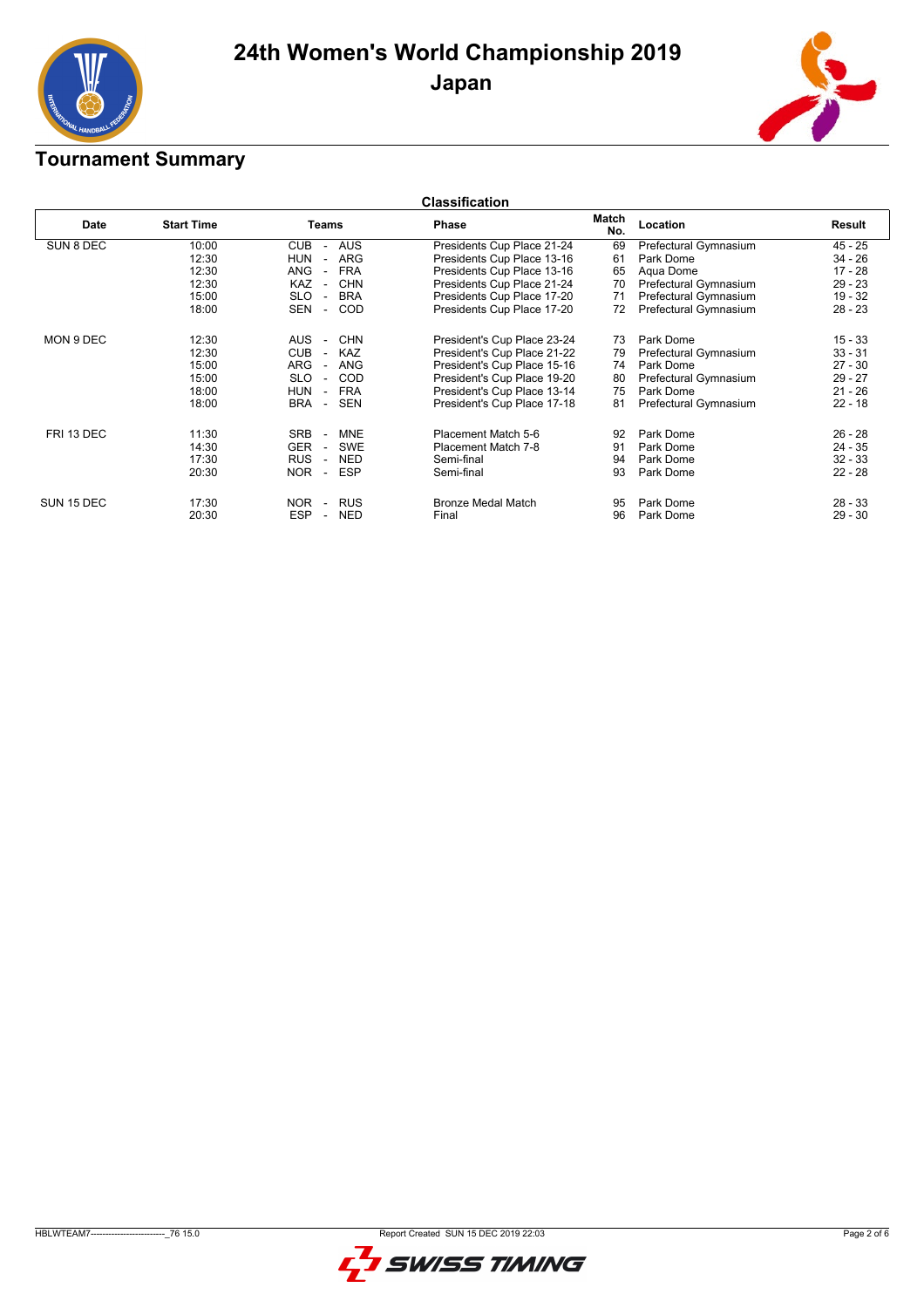





### **Bronze Medal Match**

**NOR - 28**

**RUS - 33** GameNo 95, 15 DEC **RUS - Bronze**

#### **Classification 5th/6th Place SRB - 26**

GameNo 92, 13 DEC **MNE - 5th** 

**MNE - 28**

## **Classification 7th/8th Place**

**GER - 24**

GameNo 91, 13 DEC **SWE - 7th**

**SWE - 35**

#### **Classification 13th/16th Place**

| GameNo 61, 8 DEC                    | <b>HUN - 21</b>  |                   |
|-------------------------------------|------------------|-------------------|
| <b>ARG - 26</b>                     |                  |                   |
| <b>ANG - 17</b>                     | GameNo 75, 9 DEC | <b>FRA - 13th</b> |
| GameNo 65, 8 DEC<br><b>FRA - 28</b> | <b>FRA - 26</b>  |                   |
|                                     | <b>ARG - 27</b>  |                   |
|                                     | GameNo 74, 9 DEC | <b>ANG - 15th</b> |
|                                     | <b>ANG - 30</b>  |                   |

**HUN - 34**

HBLWTEAM7-------------------------\_76 15.0 Report Created SUN 15 DEC 2019 22:03

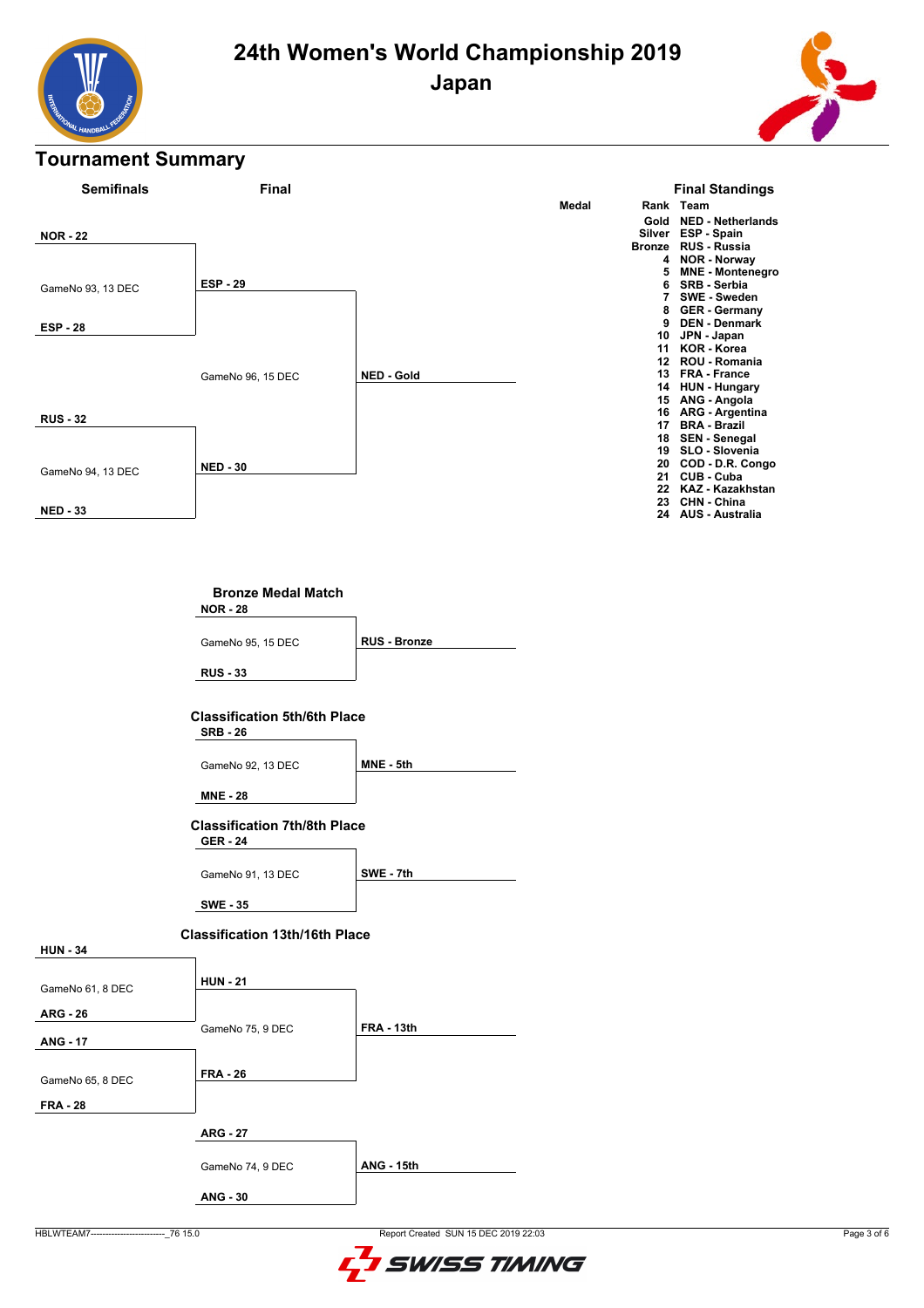



| <b>Classification 17th/20th Place</b> |                                       |                   |  |  |  |  |  |  |
|---------------------------------------|---------------------------------------|-------------------|--|--|--|--|--|--|
| <b>SLO - 19</b>                       |                                       |                   |  |  |  |  |  |  |
| GameNo 71, 8 DEC                      | <b>BRA - 22</b>                       |                   |  |  |  |  |  |  |
| <b>BRA - 32</b>                       |                                       |                   |  |  |  |  |  |  |
| <b>SEN - 28</b>                       | GameNo 81, 9 DEC                      | <b>BRA - 17th</b> |  |  |  |  |  |  |
| GameNo 72, 8 DEC                      | <b>SEN - 18</b>                       |                   |  |  |  |  |  |  |
| <b>COD - 23</b>                       |                                       |                   |  |  |  |  |  |  |
|                                       | <b>SLO - 29</b>                       |                   |  |  |  |  |  |  |
|                                       | GameNo 80, 9 DEC                      | <b>SLO - 19th</b> |  |  |  |  |  |  |
|                                       | <b>COD - 27</b>                       |                   |  |  |  |  |  |  |
|                                       | <b>Classification 21th/24th Place</b> |                   |  |  |  |  |  |  |
| <b>CUB - 45</b>                       |                                       |                   |  |  |  |  |  |  |
| GameNo 69, 8 DEC                      | <b>CUB - 33</b>                       |                   |  |  |  |  |  |  |
| <b>AUS - 25</b>                       |                                       |                   |  |  |  |  |  |  |
| <b>KAZ - 29</b>                       | GameNo 79, 9 DEC                      | <b>CUB - 21th</b> |  |  |  |  |  |  |
| GameNo 70, 8 DEC                      | <b>KAZ - 31</b>                       |                   |  |  |  |  |  |  |
| <b>CHN - 23</b>                       |                                       |                   |  |  |  |  |  |  |
|                                       |                                       |                   |  |  |  |  |  |  |
|                                       | <b>AUS - 15</b>                       |                   |  |  |  |  |  |  |
|                                       | GameNo 73, 9 DEC                      | <b>CHN - 23th</b> |  |  |  |  |  |  |
|                                       | <b>CHN - 33</b>                       |                   |  |  |  |  |  |  |

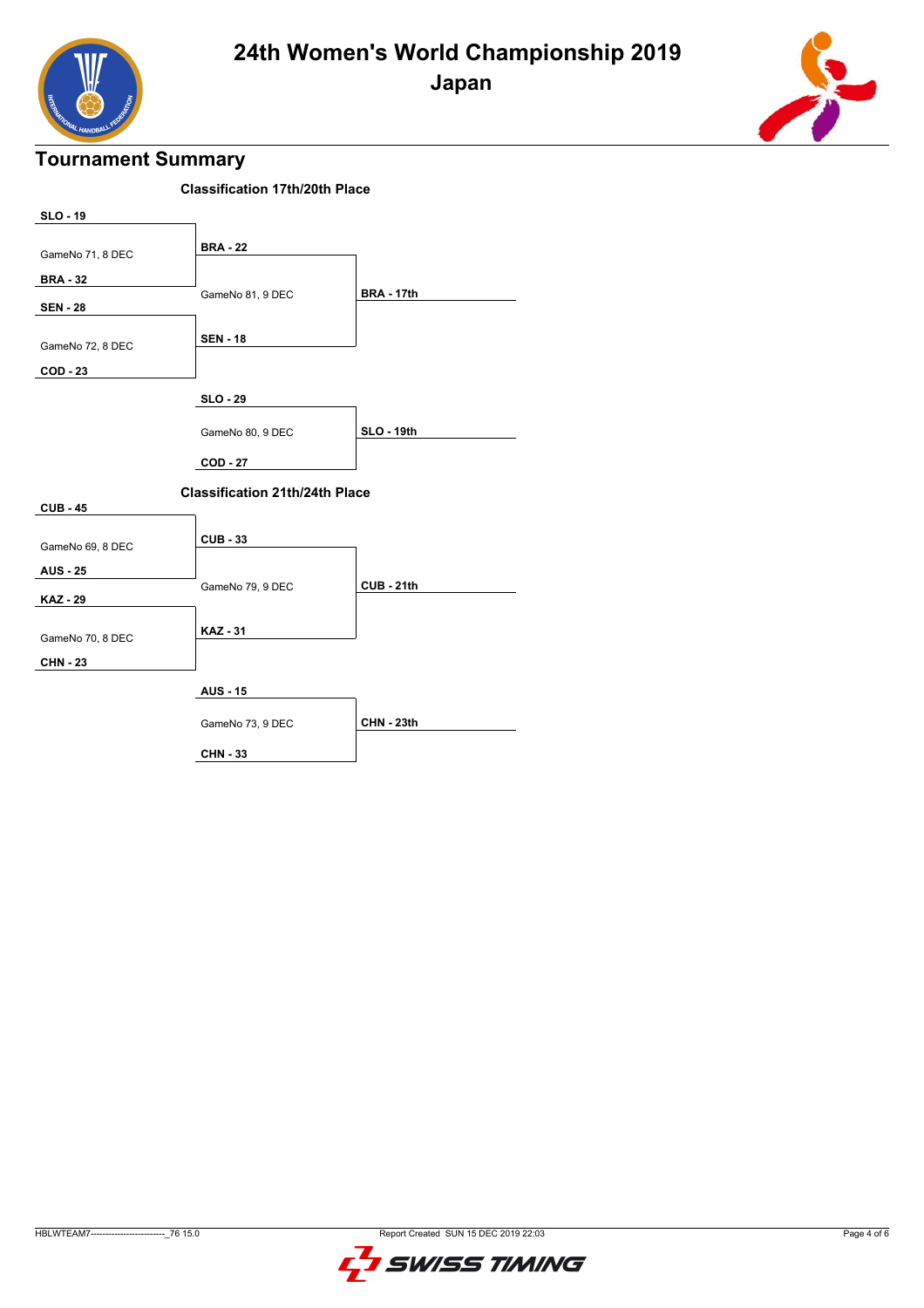

# **24th Women's World Championship 2019 Japan**

## **Tournament Summary**

## **As of SUN 15 DEC 2019**

**Match Results**

| Date       | <b>Start Time</b> | Teams            | Phase                       | Match<br>No.   | <b>Half time</b> | <b>Full time</b> | 1st<br>Overtime | 2nd Overtime | 7m Shoot-<br>out |
|------------|-------------------|------------------|-----------------------------|----------------|------------------|------------------|-----------------|--------------|------------------|
| SAT 30 NOV | 15:00             | JPN - ARG        | Preliminary Round - Group D | 1              | $14 - 10$        | $24 - 20$        |                 |              |                  |
|            | 15:00             | SRB - ANG        | Preliminary Round - Group A | 4              | $16 - 12$        | $32 - 25$        |                 |              |                  |
|            | 15:00             | <b>GER-BRA</b>   | Preliminary Round - Group B | $\overline{7}$ | $14 - 11$        | $30 - 24$        |                 |              |                  |
|            | 15:00             | MNE - SEN        | Preliminary Round - Group C | 10             | $14 - 15$        | $29 - 25$        |                 |              |                  |
|            | 18:00             | RUS - CHN        | Preliminary Round - Group D | 2              | $13 - 6$         | $26 - 11$        |                 |              |                  |
|            | 18:00             | NED - SLO        | Preliminary Round - Group A | 5              | $14 - 15$        | $26 - 32$        |                 |              |                  |
|            | 18:00             | FRA - KOR        | Preliminary Round - Group B | 8              | $13 - 12$        | $27 - 29$        |                 |              |                  |
|            | 18:00             | HUN - KAZ        | Preliminary Round - Group C | 11             | $22 - 8$         | $39 - 15$        |                 |              |                  |
|            | 18:00             | ROU - ESP        | Preliminary Round - Group C | 12             | $9 - 16$         | $16 - 31$        |                 |              |                  |
|            | 20:30             | SWE-COD          | Preliminary Round - Group D | 3              | $11 - 8$         | $26 - 16$        |                 |              |                  |
|            | 20:30             | NOR-CUB          | Preliminary Round - Group A | 6              | $25 - 9$         | $47 - 16$        |                 |              |                  |
|            | 20:30             | DEN - AUS        | Preliminary Round - Group B | 9              | $17 - 4$         | $37 - 12$        |                 |              |                  |
| SUN 1 DEC  | 15:00             | <b>BRA-FRA</b>   | Preliminary Round - Group B | 13             | $7 - 10$         | $19 - 19$        |                 |              |                  |
|            | 15:00             | KAZ - MNE        | Preliminary Round - Group C | 16             | $11 - 13$        | $21 - 30$        |                 |              |                  |
|            | 18:00             | AUS - GER        | Preliminary Round - Group B | 14             | $4 - 16$         | $8 - 34$         |                 |              |                  |
|            | 18:00             | SEN - ROU        | Preliminary Round - Group C | 17             | $12 - 15$        | $24 - 29$        |                 |              |                  |
|            | 18:00             | ESP-HUN          | Preliminary Round - Group C | 18             | $18 - 13$        | $29 - 25$        |                 |              |                  |
|            | 20:30             | KOR-DEN          | Preliminary Round - Group B | 15             | $13 - 10$        | $26 - 26$        |                 |              |                  |
| MON 2 DEC  | 12:30             | CUB-SRB          | Preliminary Round - Group A | 19             | $11 - 25$        | $27 - 46$        |                 |              |                  |
|            | 15:00             | ANG - NED        | Preliminary Round - Group A | 20             | $12 - 17$        | $28 - 35$        |                 |              |                  |
|            | 15:00             | ARG - RUS        | Preliminary Round - Group D | 22             | $12 - 17$        | $22 - 35$        |                 |              |                  |
|            | 18:00             | COD - JPN        | Preliminary Round - Group D | 23             | $9 - 17$         | $16 - 28$        |                 |              |                  |
|            | 20:30             | SLO - NOR        | Preliminary Round - Group A | 21             | $12 - 13$        | $20 - 36$        |                 |              |                  |
|            | 20:30             | CHN-SWE          | Preliminary Round - Group D | 24             | $7 - 16$         | $19 - 32$        |                 |              |                  |
|            |                   |                  |                             |                |                  |                  |                 |              |                  |
| TUE 3 DEC  | 14:30             | RUS - COD        | Preliminary Round - Group D | 34             | $19 - 7$         | $34 - 13$        |                 |              |                  |
|            | 15:00             | <b>NED - CUB</b> | Preliminary Round - Group A | 25             | $22 - 11$        | $51 - 23$        |                 |              |                  |
|            | 15:00             | KOR-BRA          | Preliminary Round - Group B | 28             | $16 - 14$        | $33 - 27$        |                 |              |                  |
|            | 15:00             | ESP-SEN          | Preliminary Round - Group C | 31             | $14 - 13$        | $29 - 20$        |                 |              |                  |
|            | 15:00             | HUN - MNE        | Preliminary Round - Group C | 33             | $12 - 13$        | $24 - 25$        |                 |              |                  |
|            | 17:00             | CHN-ARG          | Preliminary Round - Group D | 35             | $13 - 18$        | $28 - 34$        |                 |              |                  |
|            | 18:00             | SLO - ANG        | Preliminary Round - Group A | 26             | $12 - 16$        | 24 - 33          |                 |              |                  |
|            | 19:00             | FRA - AUS        | Preliminary Round - Group B | 29             | $21 - 3$         | $46 - 7$         |                 |              |                  |
|            | 19:00             | ROU - KAZ        | Preliminary Round - Group C | 32             | $14 - 11$        | $22 - 20$        |                 |              |                  |
|            | 19:30             | SWE-JPN          | Preliminary Round - Group D | 36             | $20 - 13$        | $34 - 26$        |                 |              |                  |
|            | 20:30             | NOR - SRB        | Preliminary Round - Group A | 27             | $13 - 12$        | $28 - 25$        |                 |              |                  |
|            | 20:30             | DEN - GER        | Preliminary Round - Group B | 30             | $11 - 13$        | $25 - 26$        |                 |              |                  |
| WED 4 DEC  | 15:00             | AUS - KOR        | Preliminary Round - Group B | 37             | $10 - 18$        | $17 - 34$        |                 |              |                  |
|            | 15:00             | KAZ - ESP        | Preliminary Round - Group C | 40             | $11 - 19$        | $16 - 43$        |                 |              |                  |
|            | 15:00             | MNE - ROU        | Preliminary Round - Group C | 42             | $11 - 12$        | $27 - 26$        |                 |              |                  |
|            | 19:00             | <b>GER-FRA</b>   | Preliminary Round - Group B | 38             | $12 - 14$        | $25 - 27$        |                 |              |                  |
|            | 19:00             | HUN - SEN        | Preliminary Round - Group C | 41             | $17 - 9$         | $30 - 20$        |                 |              |                  |
|            | 20:30             | DEN - BRA        | Preliminary Round - Group B | 39             | $11 - 9$         | $24 - 18$        |                 |              |                  |
| THU 5 DEC  | 15:00             | CUB-SLO          | Preliminary Round - Group A | 43             | $15 - 17$        | $26 - 39$        |                 |              |                  |
|            | 15:00             | COD - CHN        | Preliminary Round - Group D | 46             | $10 - 11$        | $25 - 24$        |                 |              |                  |
|            | 18:00             | SRB-NED          | Preliminary Round - Group A | 44             | $12 - 20$        | $23 - 36$        |                 |              |                  |
|            | 18:00             | <b>JPN - RUS</b> | Preliminary Round - Group D | 47             | $16 - 16$        | $23 - 33$        |                 |              |                  |
|            | 20:30             | NOR-ANG          | Preliminary Round - Group A | 45             | $13 - 12$        | $30 - 24$        |                 |              |                  |
|            | 20:30             | SWE-ARG          | Preliminary Round - Group D | 48             | $14 - 11$        | $30 - 23$        |                 |              |                  |
|            |                   |                  |                             |                |                  |                  |                 |              |                  |
| FRI 6 DEC  | 15:00             | SRB-SLO          | Preliminary Round - Group A | 49             | $12 - 11$        | $29 - 27$        |                 |              |                  |
|            | 15:00             | <b>BRA - AUS</b> | Preliminary Round - Group B | 52             | $15 - 5$         | $31 - 9$         |                 |              |                  |
|            | 15:00             | MNE - ESP        | Preliminary Round - Group C | 55             | $14 - 14$        | $26 - 27$        |                 |              |                  |
|            | 15:00             | SEN - KAZ        | Preliminary Round - Group C | 57             | $15 - 7$         | $30 - 20$        |                 |              |                  |
|            | 15:00             | JPN - CHN        | Preliminary Round - Group D | 58             | $17 - 8$         | $35 - 18$        |                 |              |                  |
|            | 18:00             | ANG - CUB        | Preliminary Round - Group A | 50             | $20 - 16$        | $40 - 30$        |                 |              |                  |
|            | 18:00             | ARG - COD        | Preliminary Round - Group D | 59             | $9 - 13$         | $25 - 16$        |                 |              |                  |
|            | 19:00             | GER-KOR          | Preliminary Round - Group B | 53             | $15 - 14$        | $27 - 27$        |                 |              |                  |
|            | 19:00             | ROU - HUN        | Preliminary Round - Group C | 56             | $10 - 16$        | $28 - 27$        |                 |              |                  |
|            | 20:30             | NED - NOR        | Preliminary Round - Group A | 51             | $14 - 18$        | $30 - 28$        |                 |              |                  |
|            | 20:30             | FRA - DEN        | Preliminary Round - Group B | 54             | $7 - 9$          | $18 - 20$        |                 |              |                  |
|            | 20:30             | RUS - SWE        | Preliminary Round - Group D | 60             | $16 - 12$        | $30 - 22$        |                 |              |                  |

HBLWTEAM7-------------------------\_76 15.0 Report Created SUN 15 DEC 2019 22:03